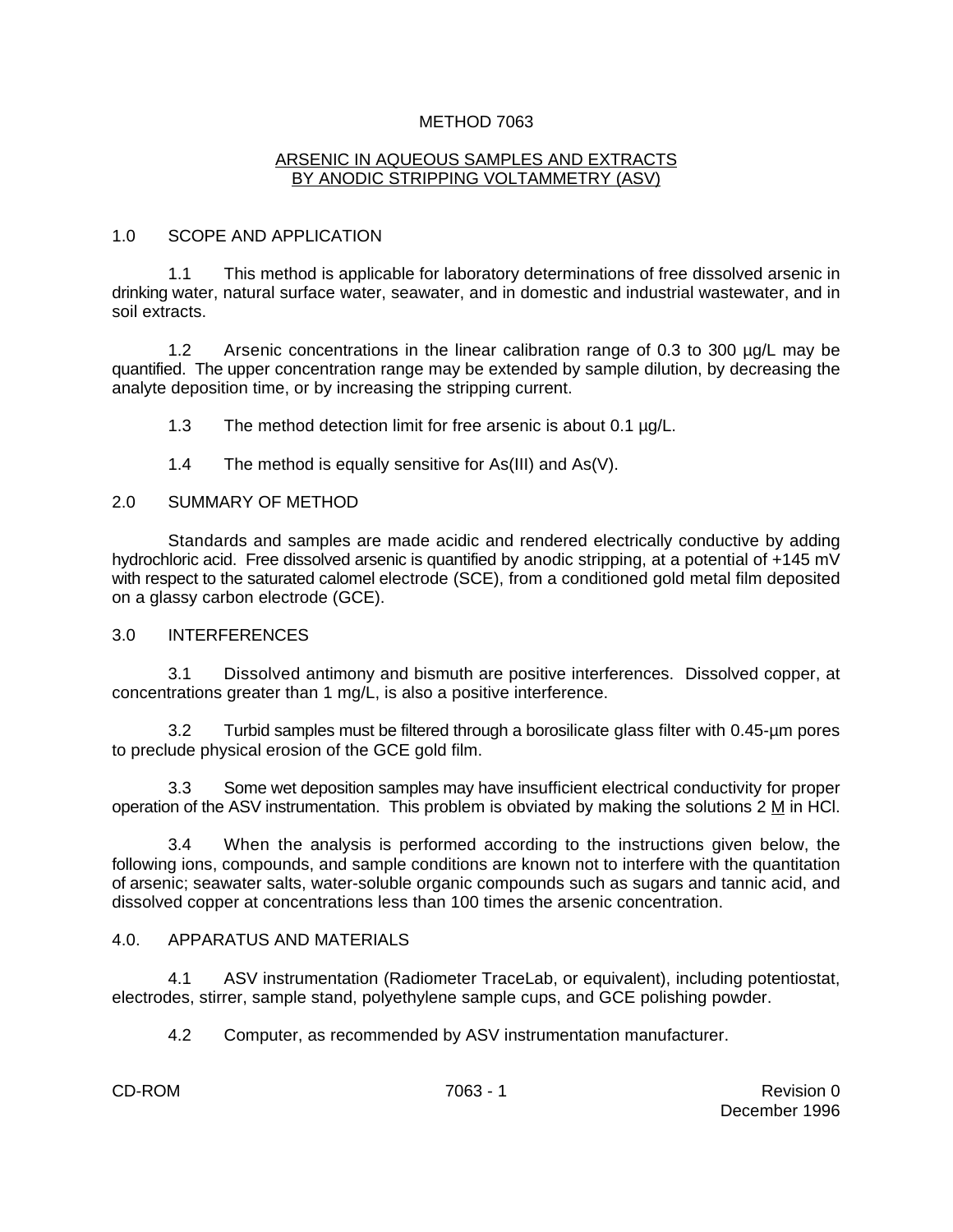4.3 Plastic syringe and a nylon syringe filter with 0.45-µm pores.

4.4 Adjustable pipetters with polyethylene tips.

4.5 pH meter or pH indicator paper.

4.6 General laboratory glassware, including beakers, graduated cylinders, volumetric flasks, etc.

# 5.0 REAGENTS

5.1 Reagent grade chemicals shall be used in all tests. Unless otherwise indicated, it is intended that all reagents shall conform to the specifications of the Committee on Analytical Reagents of the American Chemical Society, where such specifications are available. Other grades may be used, provided it is first ascertained that the reagent is of sufficiently high purity to permit its use without lessening the accuracy of the determination.

5.2 Reagent Water. Reagent water is interference free. All references to water in the method refer to reagent water unless otherwise specified.

5.3 Hydrochloric acid, (concentrated 12 M).

5.3.1 Hydrochloric acid (2 M), dilute 167 mL of concentrated hydrochloric acid to 1 liter with reagent water.

5.3.2 Hydrochloric acid (0.1  $\underline{M}$ ), dilute 50 mL of the 2 $\underline{M}$  hydrochloric acid solution to 1 liter with reagent water.

5.4 Gold Stock Standard (1000 mg/L Au): Stock solutions are commercially available as spectrophotometric standards.

5.4.1 Gold-plating solution, (50 mg/L Au dissolved in 0.1 M HCl): prepare by diluting 2.5 mL of a 1,000 mg/L Au spectrophotometric standard solution to 50 mL with 0.1 M HCl.

5.5 Arsenic Stock Standard (1000 mg/L of arsenic): Stock solutions are commercially available as spectrophotometric standards.

5.5.1 Arsenic intermediate standard solution, 1,000 µg/L arsenic: Dilute 100 µL of the stock standard to 100 mL with  $2\%$  HNO<sub>3</sub>. Prepare weekly.

5.5.2 Arsenic Working Standards: These standards should be prepared from the arsenic intermediate standard to be used as calibration standards at the time of analysis. Prepare at least five working standards over the linear calibration range of 0.3 µg/L to 300  $\mu$ g/L by diluting appropriate aliquots of the intermediate arsenic stock solution with 2% HNO<sub>3</sub>. The actual concentration of the working standards should cover the anticipated range of sample concentrations.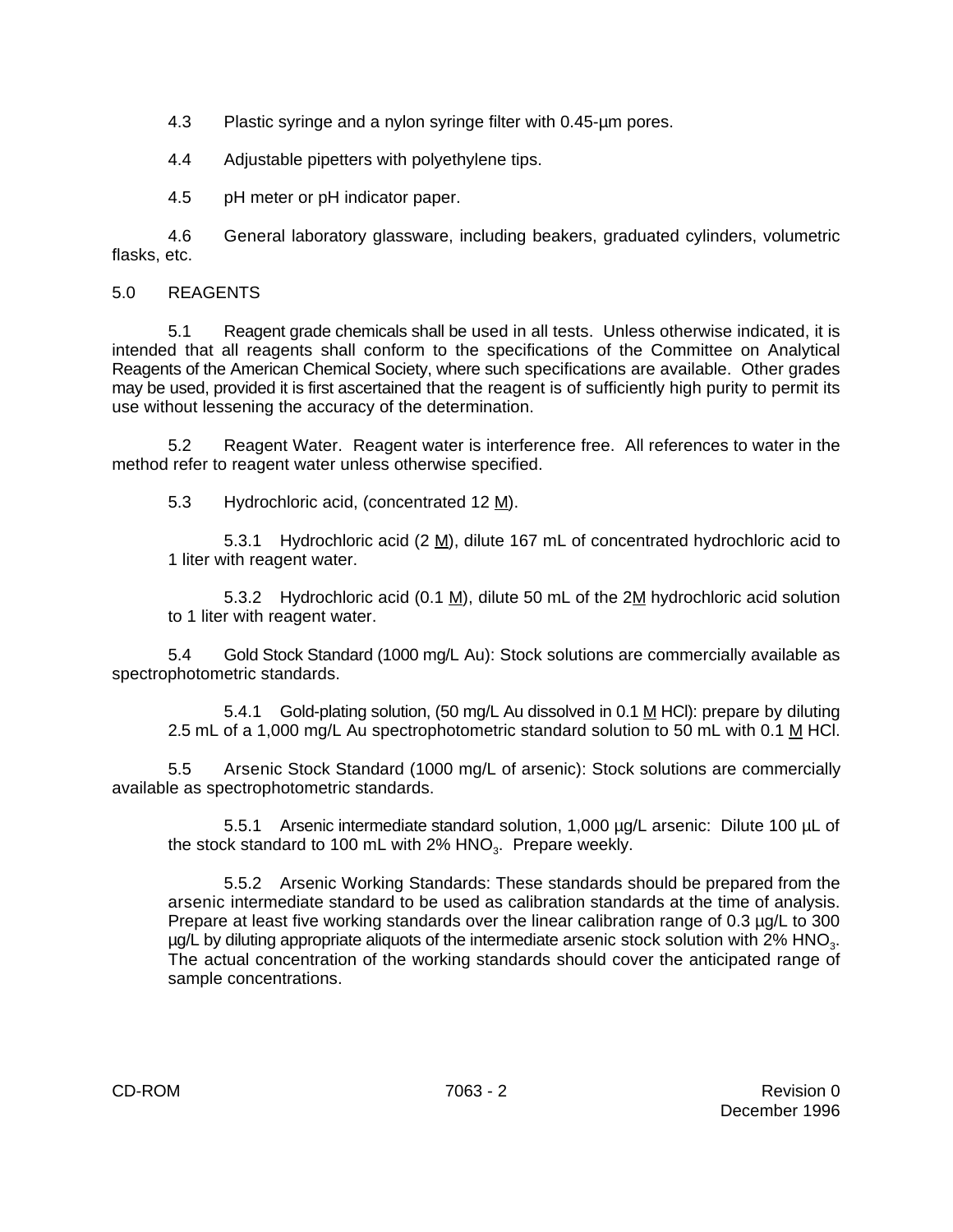#### 6.0 SAMPLE HANDLING, PRESERVATION, AND HANDLING

6.1 All samples must be collected using a sampling plan that addresses the considerations discussed in Chapter Nine of this manual.

6.2 All sample containers must be prewashed with detergents, acids, and reagent water. Plastic and glass containers are both suitable.

6.3 At the time of sampling, the sample must be acidified to a pH <2 with nitric acid.

6.4 While samples to be analyzed for free dissolved arsenic do not require refrigeration, they should be stored out of direct sunlight in an area no warmer than room temperature.

#### 7.0 PROCEDURE

7.1 Analysis of an aqueous sample for free dissolved arsenic by ASV involves three major steps. First, the GCE electrode must be prepared for use by plating on a thin film of gold; the gold working electrode is then conditioned, and finally, the concentration of free arsenic in the samples are determined.

7.2 Set up ASV instrumentation, electrodes, and computer according to the manufacturer's recommended procedures. Enter the appropriate program and required data parameters into the computer as directed by the instrument software.

7.3 Before applying a gold film to the GCE, the electrode must be thoroughly cleaned. Electrode cleanliness is checked by rinsing the GCE with water. After gently shaking off excess water, the entire electrode should be coated with a thin, flat, unbroken water film. If necessary, clean the GCE by wiping it with a wet, soft paper towel, polishing it with polishing powder, and rinsing it thoroughly with water. Keep the cleaned electrode immersed in water or in air saturated with water vapor.

Note: Depending on the composition of the samples, a single application of the gold film may suffice for analysis of up to a dozen or more samples. Highly corrosive and oxidizing samples may corrode the gold film and degrade the instrument response, requiring the reapplication of the gold film.

7.4 Place 50 mL of the gold-plating solution (Sec. 5.4.1) or an appropriate volume as recommended by the instrument manufacturer, into a beaker. Immerse the electrodes in the goldplating solution and initiate the GCE gold-plating program as instructed by the instrument manufacturer.

7.5 Following deposition of GCE gold film, the electrode must be conditioned prior to actual sample analysis. Unconditioned electrodes may produce irreproducible arsenic peak areas. Condition electrodes by analyzing an arsenic-free 2 M HCl reagent solution (see 5.3.1) or by analyzing a sample adjusted to contain 2 M HCl (to a 25 mL sample, add 5 mL of concentrated HCl, mix well), according to manufacture's recommended procedures.

7.6 When the conditioning procedure is complete, rinse the electrodes with reagent water and store the electrodes in reagent water until ready to analyze the calibration standards or samples.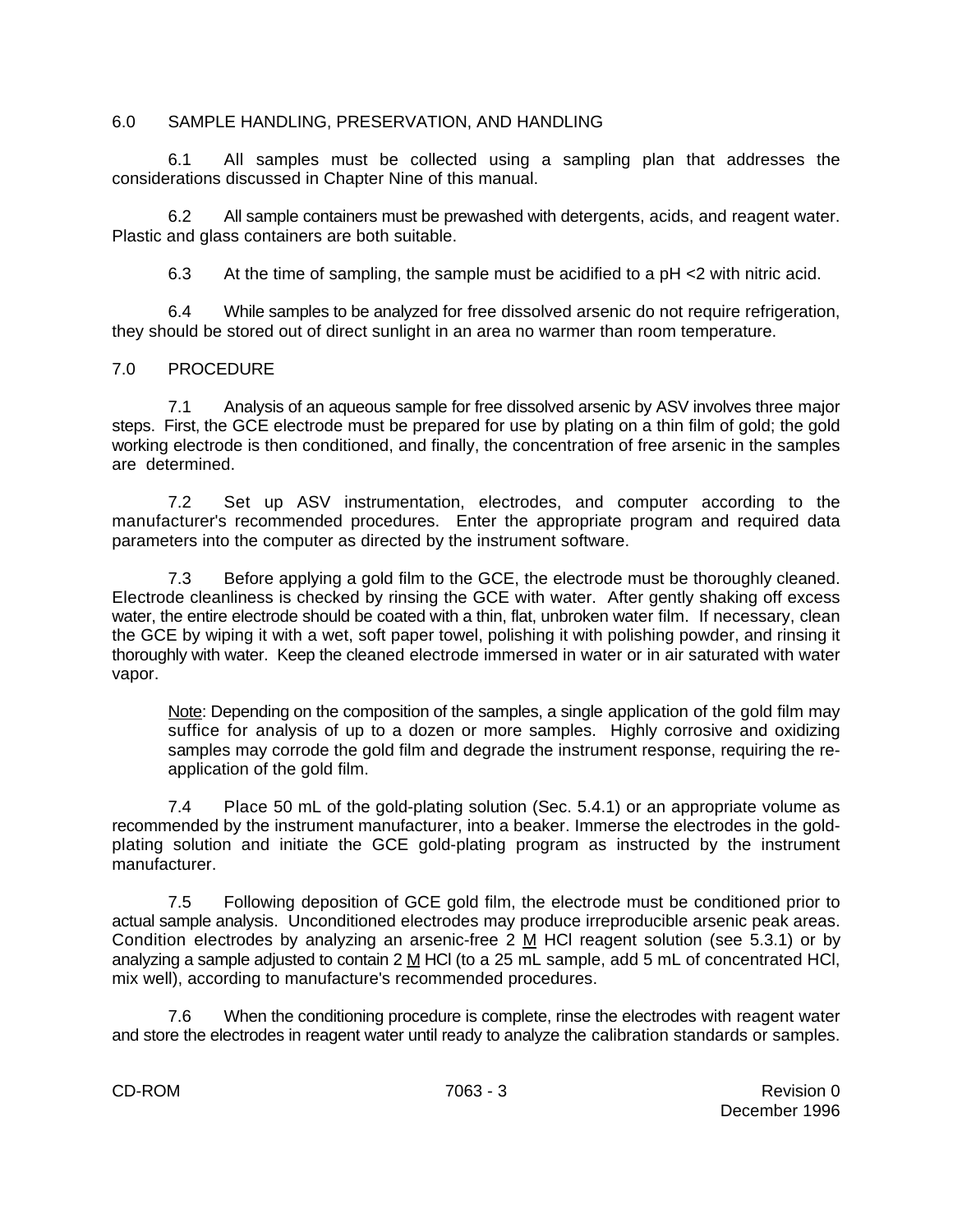7.7 Following the instrument manufacturer's recommended calibration procedures, construct a calibration curve by analyzing five working calibration standards (Sec. 5.5.2);

7.7.1 To 25 mL working standard, add 5 mL concentrated HCl, mix.

7.7.2 Immerse the electrodes into the working standard and record instrument response. Rinse the electrodes thoroughly with reagent water between each standard. Construct a calibration curve by recording the instrument response (peak area or peak height) versus the standard concentration.

7.8 Analyze the samples by aliquoting 25 mL of sample into a beaker. Allow the temperature of the sample to equilibrate to room temperature (within the range of 20 °C to 30 °C) if necessary. Add 5 mL of concentrated HCl to the sample and mix. Immerse the electrodes into the sample and record instrument response. Determine sample concentration from the calibration curve.

# 8.0 QUALITY CONTROL

8.1 Initial Calibration Verification standard (ICV): The ICV contains a known arsenic concentration and is obtained from an independent source. The ICV recovery must be within the range 90% to 110%. If it is not, the source of error must be found and corrected. An acceptable ICV must be analyzed prior to analyzing samples. The ICV also serves as a laboratory control sample.

8.2 Continuing Calibration Verification standard (CCV): After a set of 10 or fewer samples has been analyzed, and after the final sample has been analyzed, a CCV containing a known arsenic concentration must be analyzed. The CCV recovery must be within the range 90% to 110%. If it is not, the source of error must be found and corrected (see the note in Sec. 7.9) All samples analyzed since the last acceptable CCV must be re-analyzed.

8.3 The analyst must monitor performance of the electrode by analyzing a mid-range check standard every ten samples. A low recovery for the check standard indicates that the electrode must be renewed. Follow the procedures in Sec. 7.3 through 7.5 to renew the gold film on the GCE. Following the renewal of the electrode, the instrument calibration must be verified by analyzing a mid-range standard. If the recovery of the standard is within 10% of the true value, a new calibration curve need not be run.

8.4 Reagent blank: A reagent blank must be analyzed with each analytical batch or 20 samples, whichever is more frequent. A reagent blank is reagent water treated as a sample. The indicated concentration of the reagent blank must not be more than 0.1 µg/L of arsenic. If more than 0.1 µg/L of arsenic is detected in the blank, sample carryover or reagent contamination is indicated. The problem must be corrected before analyzing more samples.

8.5 At least one matrix spike (MS) and one matrix spike duplicate (MSD) shall be included in each analytical batch or 20 samples: A matrix duplicate may be substituted for the MSD provided that the concentration of arsenic in the sample selected for duplicate analysis is greater than the limit of detection. The spike should increase the concentration of free arsenic in the spiked sample by 50% to 200%. The volume of the spike must be no more than 1% of the sample volume.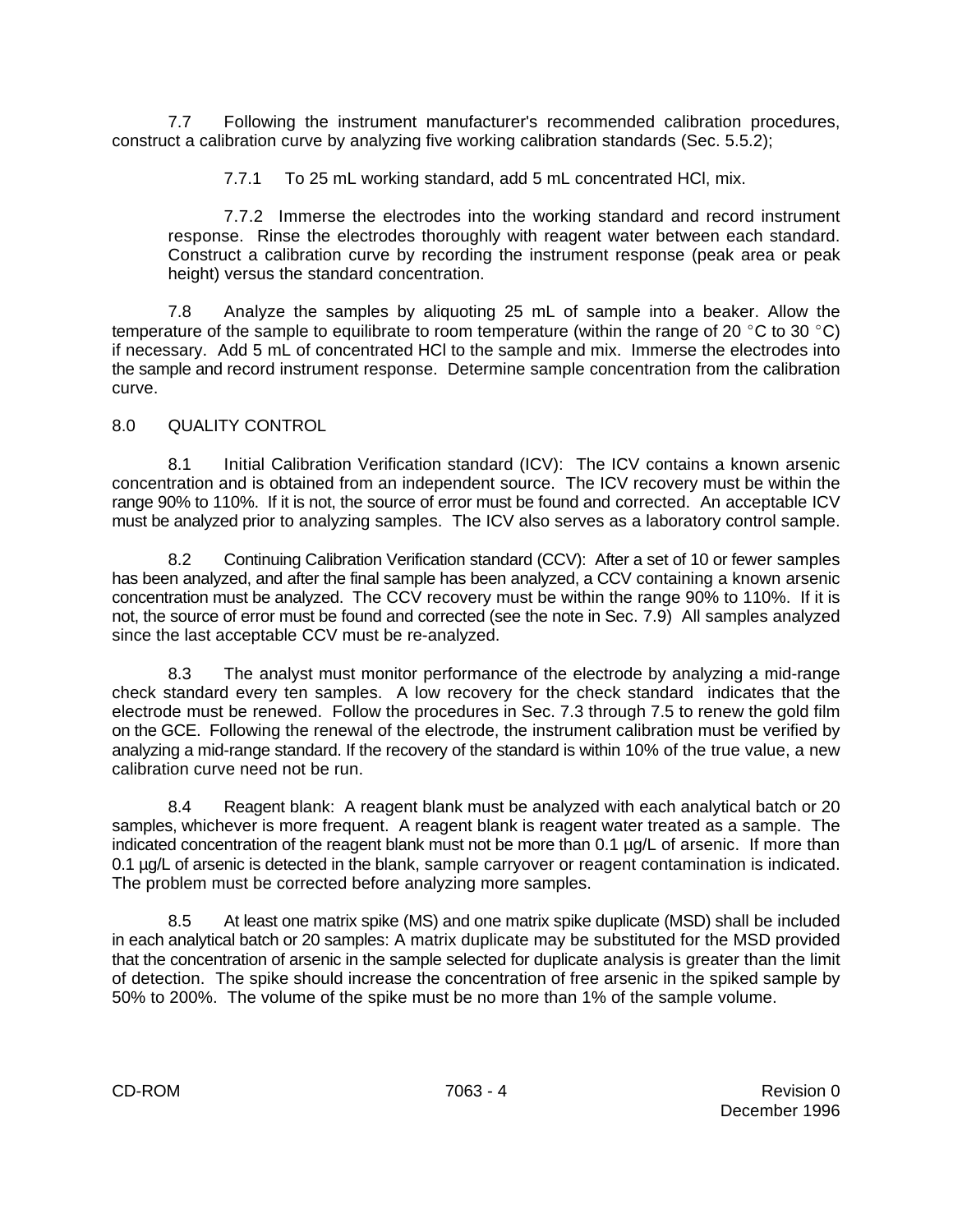8.5.1 The spike recovery should within the range 75% to 125%. If the recovery of the spike is outside  $\pm$  25%, the problem should be investigated and probable cause determined. If a matrix interference is suspected, a second sample aliquot should be spiked to confirm the spike recovery. If the spike recovery is still outside the range of  $\pm 25\%$ , then that sample and any sample of similar make-up should be quantified by the method of standard additions provided that the results are within 10% of the action level of interest. Refer to Method 7000 for information on the method of standard additions.

8.5.2 The duplicate samples (MS/MSD and/or Sample/Sample duplicate) must give results having a difference not greater than 20% of the mean of the duplicate results. If the difference is greater than 20% of the mean, the source of error must be found and corrected.

# 9.0 METHOD PERFORMANCE

9.1 In a single-laboratory evaluation, standards with known arsenic concentrations were analyzed according to the instructions given above. The results are listed in Tables 1 and 2.

9.2 In a single-laboratory evaluation, known amounts of arsenic were added to environmental water samples and soil extracts. The results are listed in Table 3.

9.3 In a single-laboratory evaluation, known amounts of arsenic were added to environmental water samples and soil extracts. The resulting solutions were analyzed according to the instruction given above and by graphite furnace atomic absorption spectrophotometry (GFAA). The results are listed in Table 4.

#### 10.0 REFERENCES

1. Pyle, Steven; Miller, Eric Leroy; Quantifying Arsenic In Aqueous Solutions By Anodic Stripping Voltametry, EMSL-LV/ORD/USEPA.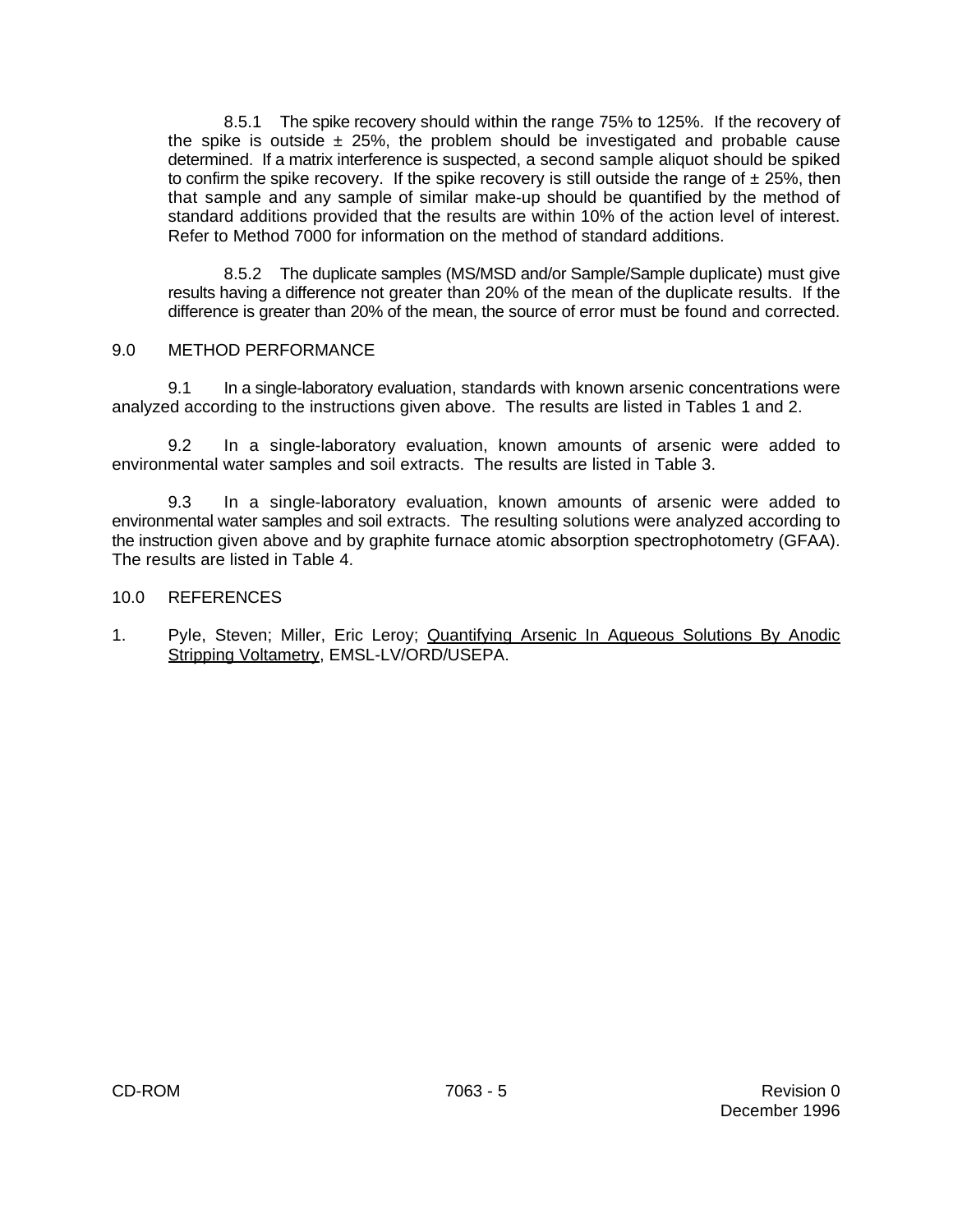TABLE 1 ACCURACY AND PRECISION OF ARSENIC (III) DETERMINATIONS

| Arsenic (III) Concentration<br>(µg/L | Arsenic (III) Recovery<br>(%) | <b>Relative Standard Deviation</b><br>(%) |
|--------------------------------------|-------------------------------|-------------------------------------------|
| 0.700                                | 102                           | 14                                        |
| 7.00                                 | 98                            |                                           |
| 70.0                                 | 100                           | h                                         |

TABLE 2 ACCURACY AND PRECISION OF ARSENIC (V) DETERMINATIONS

| Arsenic (V) Concentration<br>(µg/L | Arsenic (V) Recovery<br>(%) | <b>Relative Standard Deviation</b><br>$\frac{9}{6}$ |
|------------------------------------|-----------------------------|-----------------------------------------------------|
| 0.700                              | 99                          | 10                                                  |
| 7.00                               | 100                         |                                                     |
| 70.0                               | 99                          |                                                     |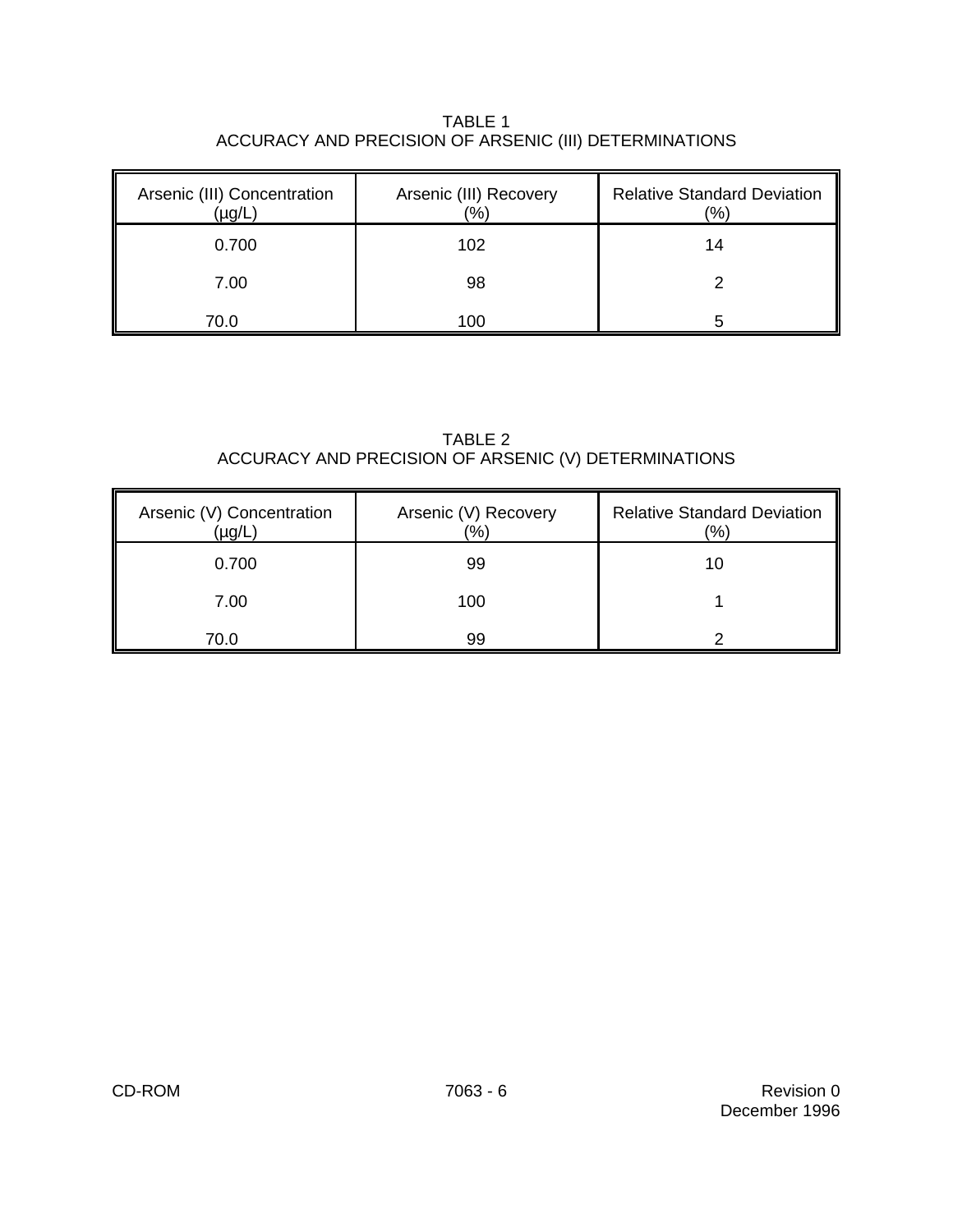| Sample Identification              | Arsenic Added<br>$(\mu g/L)$ | Arsenic Found<br>$(\mu g/L)$ | Recovery<br>(% ) |
|------------------------------------|------------------------------|------------------------------|------------------|
| <b>Tap Water</b>                   | 20.0                         | Not Detected                 | $\mathbf 0$      |
| Tap Water + 1 g/L<br>Ascorbic Acid | 20.0                         | 20.2                         | 101              |
| A12544<br>(Water                   | 10.0                         | 9.3                          | 93               |
| A12545<br>(Water)                  | 5.00                         | 5.11                         | 102              |
| A12582<br>(Water)                  | 10.0                         | 10.0                         | 100              |
| A12582<br>(Water)                  | 20.0                         | 19.8                         | 99               |
| A24228<br>(Water)                  | 10.0                         | 10.6                         | 106              |
| A24228<br>(Water)                  | 20.0                         | 20.5                         | 103              |
| A22949<br>(Water)                  | 10.0                         | 9.9                          | 99               |
| A22949<br>(Water)                  | 20.0                         | 20.2                         | 101              |
| A22949<br>(Water)                  | 50.0                         | 48.2                         | 96               |
| A23274<br>(Soil Extract)           | 10.0                         | 12.3                         | 101              |
| A23274<br>(Soil Extract)           | 20.0                         | 22.1                         | 99               |
| A23275<br>(Soil Extract)           | 10.0                         | 10.5                         | 105              |
| A23275<br>(Soil Extract)           | 30.0                         | 31.6                         | 105              |

TABLE 3 QUANTIFYING ARSENIC IN ENVIRONMENTAL SAMPLES BY ASV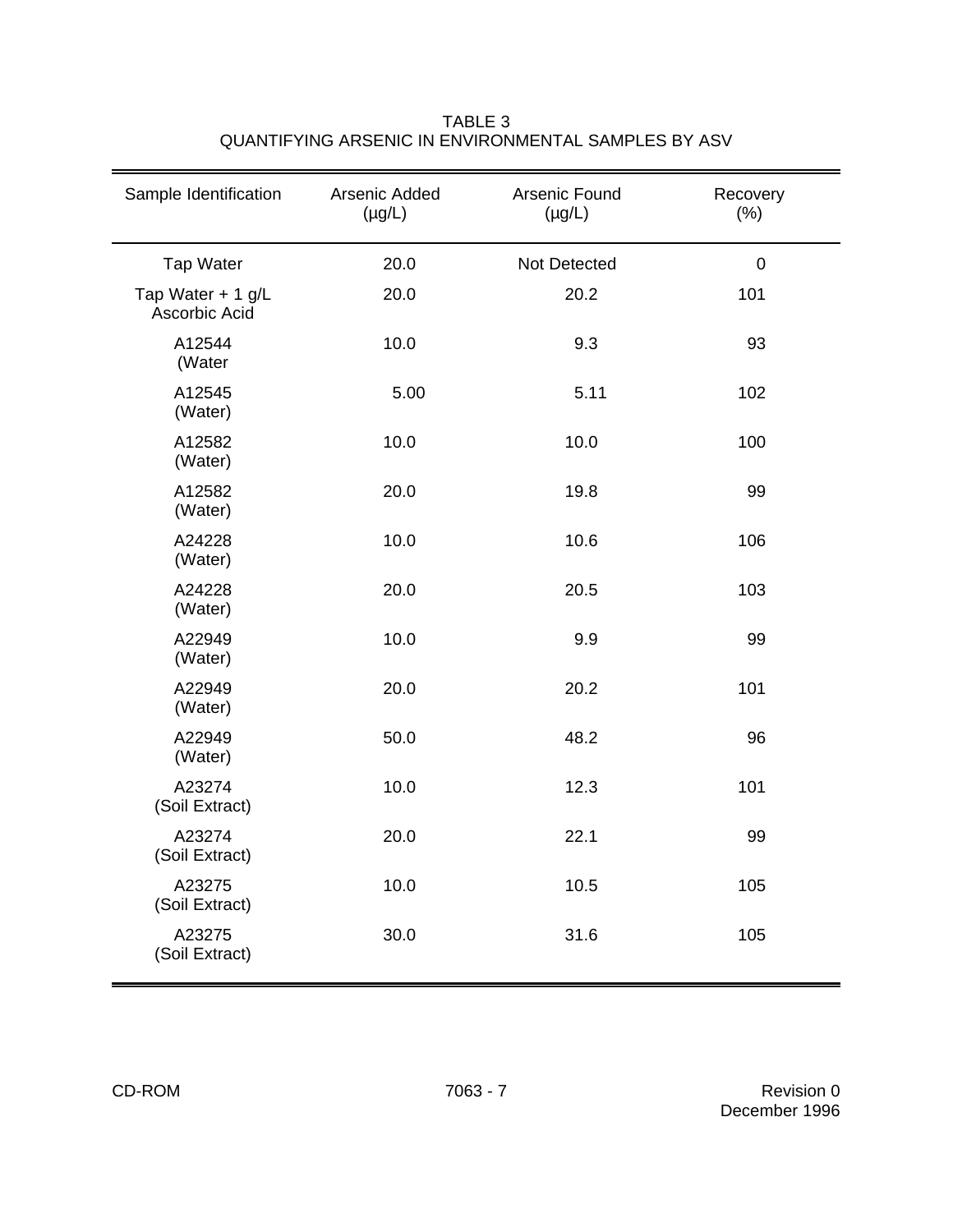# Sample Identification Arsenic Added Arsenic Found, ASV Arsenic Found,  $(\mu g/L)$   $(\mu g/L)$  GFAA  $(\mu g/L)$ A12545 5.00 5.11 5.08 (Water) A12582 10.0 10.0 10.0 9.91 (Water) A22949 50.0 48.2 54.0 (Water) A23274 10.0 12.3 12.9 (Soil Extract) A23275 30.0 30.0 31.6 31.5 (Soil Extract)

### TABLE 4 COMPARISON OF ASV AND GFAA RESULTS FOR ARSENIC IN ENVIRONMENTAL SAMPLES